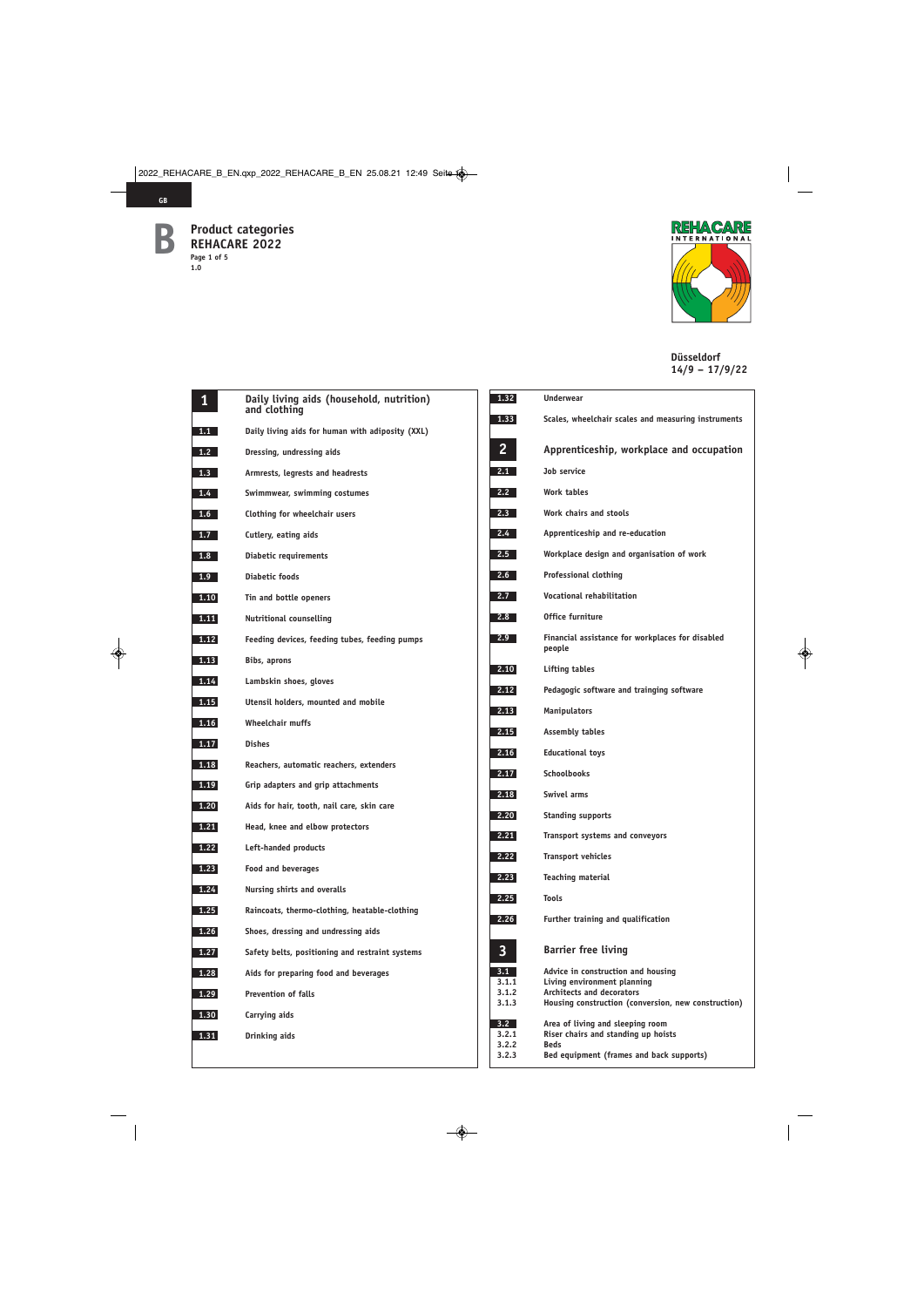



| 3.2.4   | <b>Bed tables</b>                             |
|---------|-----------------------------------------------|
| 3.2.5   | Bed decrease in length and bed extensions     |
|         |                                               |
| 3.2.6   | <b>Comfort Mattress</b>                       |
| 3.2.7   | <b>Bedsides cabinets</b>                      |
| 3.2.8   | <b>Tables on casters</b>                      |
| 3.2.9   | <b>Cupboards and shelves</b>                  |
|         |                                               |
| 3.2.10  | <b>Armchairs and sofa</b>                     |
| 3.2.11  | Seat cushions and back cushions               |
| 3.2.12  | <b>Chairs</b>                                 |
| 3.2.13  | <b>Tables</b>                                 |
|         |                                               |
|         |                                               |
| 3.3     | Area of kitchen, bath and toilet              |
| 3.3.1   | Riser aids for toilet and shower              |
| 3.3.2   | <b>Bath furniture</b>                         |
| 3.3.3   | Bath tub, shower and accessories              |
| 3.3.4   | Bath tube seats, boards and inserts           |
|         | <b>Bath furniture</b>                         |
| 3.3.5   |                                               |
| 3.3.6   | <b>Showers</b>                                |
| 3.3.7   | <b>Mounted shower seats</b>                   |
| 3.3.8   | <b>Shower chairs</b>                          |
| 3.3.9   | <b>Planning and advice</b>                    |
| 3.3.10  | Kitchen furniture, up and down movable        |
|         |                                               |
| 3.3.11  | Sanitary ceramics and systems                 |
| 3.3.12  | <b>Toilet with shower function</b>            |
| 3.3.13  | <b>Toilet lifter</b>                          |
| 3.3.14  | Seats, cushions and seats raising for toilets |
| 3.3.15  | Commode seat, stable, mobile, foldable        |
| 3.3.16  |                                               |
|         | Washing stand, up and down movable            |
|         |                                               |
| $3.4 -$ | <b>Electronical help systems</b>              |
| 3.4.1   | Alarm monitoring and safety systems           |
| 3.4.2   | Emergency call systems for the houses         |
|         |                                               |
|         |                                               |
| 3.4.3   | <b>Household automation</b>                   |
| 3.4.4   | Light signal systems                          |
| 3.4.5   | Systems for the localisation of persons       |
| 3.4.6   | Paging systems                                |
| 3.4.7   | Door sensors and intercoms                    |
|         |                                               |
| 3.4.8   | <b>Environmental control systems</b>          |
|         |                                               |
| 3.5     | Other furnishing                              |
| 3.5.1   | <b>Elevators</b>                              |
| 3.5.2   | Lighting inside and outside                   |
| 3.5.3   |                                               |
|         | <b>Floor coverings</b>                        |
| 3.5.4   | Windows and window openers                    |
| 3.5.5   | Mounted handles, handrails and rails          |
| 3.5.6   | <b>Portable handles</b>                       |
| 3.5.7   | Ramps inside and outside                      |
| 3.5.8   | Wheelchairs lifts and lifting platforms       |
| 3.5.9   | Doorsteps, door sills                         |
| 3.5.10  | Stair lifter                                  |
|         |                                               |
| 3.5.11  | Stair climber                                 |
| 3.5.12  | Doors, door and gate openers                  |
|         |                                               |
|         |                                               |
|         | Aids for children                             |
| 4       |                                               |
|         |                                               |
| 4.1     | Bath fittings and accessories for kids        |
|         |                                               |
| 4.2     | Furniture, fittings for kids                  |
|         |                                               |
| 4.3     | Clothing and shoes for kids                   |
|         |                                               |
|         | <b>E-wheelchairs for kids</b>                 |
| $4.4 -$ |                                               |

| 4.5            | Bicycles for kids                                                              |
|----------------|--------------------------------------------------------------------------------|
| 4.6            | Walking aids, rollators and crutches for kids                                  |
| 4.7            | Crawling aids and roller boards for kids                                       |
| 4.8            | Nursing beds and mattresses for kids                                           |
| 4.9            | Wheelchairs, vehicles and accessories for kids                                 |
| 4.10           | Seats, cushions, moulded seats and accessories<br>for kids                     |
| 4.11           | Toys for kids                                                                  |
| 4.12           | Standing devices for kids                                                      |
| 4.13           | <b>Standing wheelchairs for kids</b>                                           |
| 4.14           | Therapy systems for kids                                                       |
| 4.15           | Prams and rehabilitation buggies for kids                                      |
| 4.16           | Pedal cars for kids                                                            |
| 5              | Communication                                                                  |
| 5.1            | Aids for visually impaired and blind persons                                   |
| 5.1.1<br>5.1.2 | Acoustic signal indicators<br>Closed circuit televisions, speech output talker |
| 5.1.3          | <b>Braille books</b>                                                           |
| 5.1.4          | <b>Braille writing system</b>                                                  |
| 5.1.5          | Navigation systems and orientation aids                                        |
| 5.1.6          | <b>Optical aids and magnifiers</b>                                             |
| 5.1.7          | Orientations aids, blindman's sticks, blind canes                              |
| 5.1.8<br>5.1.9 | <b>Relief maps</b><br>Clocks and watches with voice output or                  |
|                | tactile display                                                                |
| 5.1.10         | <b>Magnifying software</b>                                                     |
| 5.2            | Aids for hearing impaired persons                                              |
| 5.2.1          | Videotelephones                                                                |
| 5.2.2          | Sign language interpreters                                                     |
| 5.2.4<br>5.2.5 | <b>Hearing aids</b><br>Optical or mechanical signal indicators and             |
|                | alarm clocks                                                                   |
| 5.2.7          | Voice synthesizers and voice amplifiers                                        |
| 5.2.8          | <b>Telephone amplifiers</b>                                                    |
| 5.2.9          | Sound transmission devices and amplifiers                                      |
| 5.3            | Aids for speaking and speech impaired persons                                  |
| 5.3.1          | Eye control devices                                                            |
| 5.3.2          | Letter-boards and symbol-boards                                                |
| 5.3.3          | <b>Communicators</b>                                                           |
| 5.3.4<br>5.3.5 | Logopedia aids<br>Software for augmentative communication                      |
|                |                                                                                |
| 5.4            | <b>Telecommunication aids</b>                                                  |
| 5.4.1          | Mobile telephones and smart phones                                             |
| 5.4.2          | Telephones and telephone systems<br><b>Telecommunication software</b>          |
| 5.4.3<br>5.4.4 | Dialing aids for telecommunication                                             |
|                |                                                                                |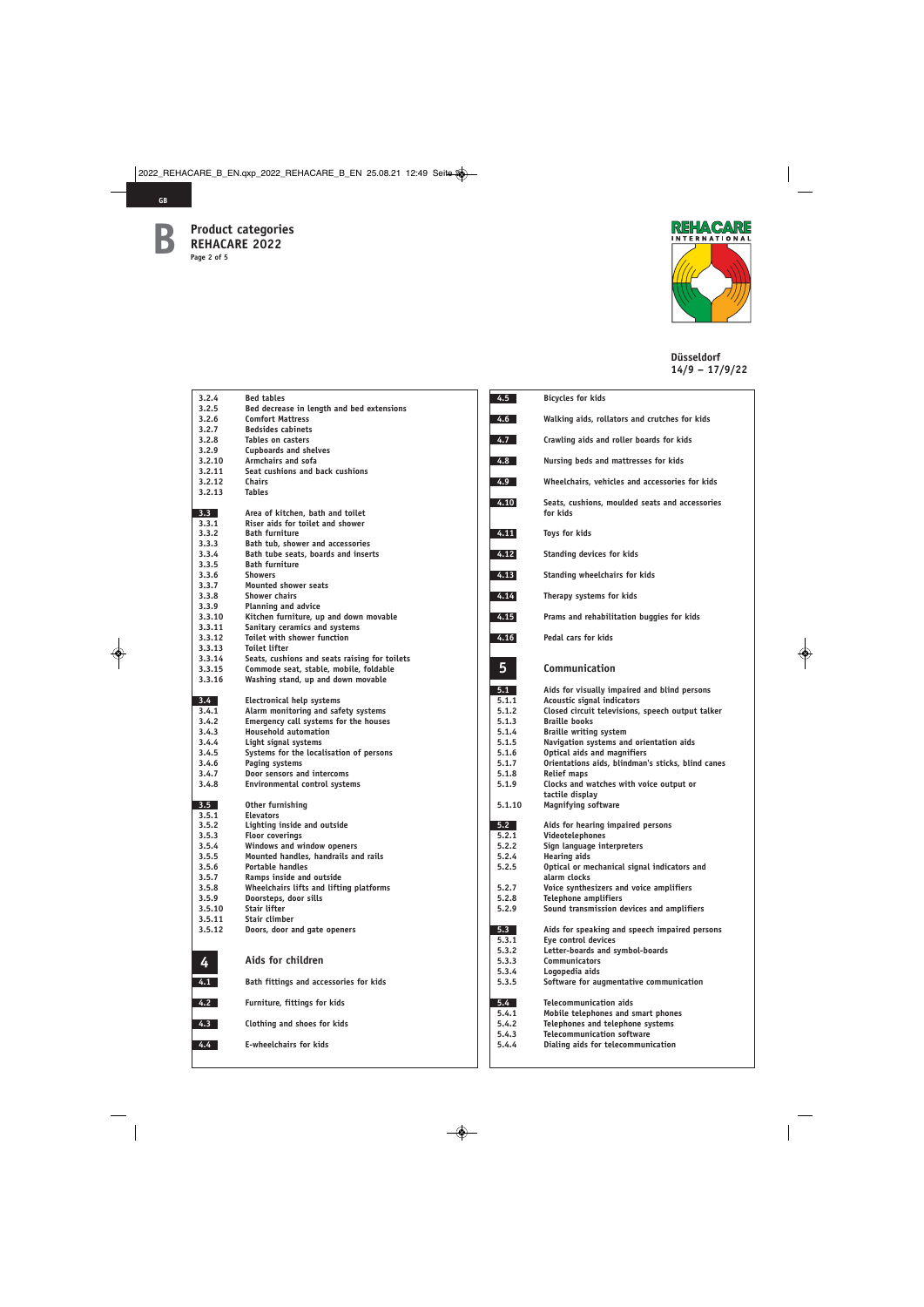

**GB**



| 5.4.5          | Aids for writing and reading                                                                      |
|----------------|---------------------------------------------------------------------------------------------------|
| 5.4.6<br>5.4.8 | Page turners<br><b>Writing utensils</b>                                                           |
|                |                                                                                                   |
| 5.5            | Computer and aids for using computers                                                             |
| 5.5.1<br>5.5.2 | Computer, PC, notebooks, laptops and tablet PC<br>IT services                                     |
| 5.5.3          | Aids for keyboard control                                                                         |
| 5.5.4          | Software for augmentative communication                                                           |
| 5.5.5          | Alternative input devices                                                                         |
| 5.5.6<br>5.5.7 | Software for the modification of input and output<br>Software for organisation and administration |
| 5.5.8          | <b>Special keyboards</b>                                                                          |
| 5.5.9          | Speech input and speech control systems                                                           |
| 5.6            | <b>Entertainment electronics</b>                                                                  |
| 5.6.1          | Remote controls                                                                                   |
| 5.6.2<br>5.6.3 | <b>Music systems</b><br>Electronic media                                                          |
|                |                                                                                                   |
| 6              | Medical care                                                                                      |
| 6.1            | <b>Suction devices</b>                                                                            |
| 6.2            | Aids for respiration and inhalation therapy                                                       |
| 6.3            | <b>Blood pressure gauges</b>                                                                      |
| 6.4            | First-aid equipment                                                                               |
| 6.5            | <b>Nutritional counselling</b>                                                                    |
| 6.7            | Tracheostomy aids                                                                                 |
| 6.8            | Aids for tube feeding                                                                             |
| 6.9            | Hernia supports                                                                                   |
| 6.10           | Aids for dosing medicine                                                                          |
| 6.11           | <b>Incontinence aids</b>                                                                          |
| 6.12           | Catheter, permanent catheter, one off catheter                                                    |
| 6.13           | <b>Compression stockings and systems</b>                                                          |
| 6.14           | Long term oxygen therapy and artificial respiration                                               |
| 6.15           | <b>Ostomy supplies</b>                                                                            |
| 6.17           | <b>Urine bags</b>                                                                                 |
| 6.18           | Sore care and dressing                                                                            |
|                | Mobility and walking aids                                                                         |
| 7.1            | <b>Walking aids</b>                                                                               |
| 7.1.1<br>7.1.2 | <b>Walking frames</b><br><b>Walking sticks</b>                                                    |
| 7.1.3          | <b>Crutches</b>                                                                                   |
| 7.1.4          | Rollators, walkers                                                                                |

| 7.1.5          | Walking learning aid                                     |
|----------------|----------------------------------------------------------|
| 7.1.6          | <b>Impellers</b>                                         |
| 7.1.7          | Accessories for walking aids                             |
| 7.1.8          | <b>Exoskeleton</b>                                       |
|                |                                                          |
| 7.2            | <b>Wheelchairs and vehicles</b>                          |
| 7.2.1          | Drive units for wheelchairs, hand cycles                 |
| 7.2.2          | Batteries and battery chargers,                          |
|                | rechargeable batteries                                   |
| 7.2.3          | <b>Electric vehicles and scooters</b>                    |
| 7.2.4          | Electric wheelchairs and power wheelchairs               |
| 7.2.5          | <b>Bicycle-wheelchairs combination</b>                   |
| 7.2.6          | Bicycles, handbikes, tricycles                           |
| 7.2.7          | Cleaning devices for wheelchair wheels                   |
| 7.2.8          | Control and steering units for wheelchairs               |
| 7.2.9          | Wheels, castors                                          |
| 7.2.10         | Mechanically driven wheelchairs and                      |
|                | push wheelchairs                                         |
| 7.2.11         | Foot propelled scooters                                  |
| 7.2.12         | Wheelchair components and accessories,                   |
|                | <b>Head supports and accessories</b>                     |
| 7.2.13         | Wheelchair systems                                       |
| 7.2.14         | <b>Push chairs</b>                                       |
| 7.2.15         | Seats, cushions, moulded seats and accessories           |
| 7.2.16         | Wheelchairs and cars for people with cerebral palsy      |
| 7.2.17         | Sport wheelchairs and allterrain wheelchairs             |
| 7.2.18         | <b>Standing wheelchairs</b>                              |
| 7.2.19         | <b>Tandems</b>                                           |
| 7.2.20         | <b>Equipment for bicycles</b>                            |
|                |                                                          |
| 7.3            | Cars and car adaptations                                 |
| 7.3.1          | Cars and special cars                                    |
| 7.3.2<br>7.3.3 | Car seats                                                |
| 7.3.4          | Transport for disabled people<br><b>Buses</b>            |
| 7.3.5          | Car transfer aids                                        |
| 7.3.6          | Driving schools                                          |
| 7.3.7          | Hand throttle systems                                    |
| 7.3.8          | Car hoists / car lifters for people with and             |
|                | without wheelchairs                                      |
| 7.3.9          | Car steps and ramps                                      |
| 7.3.10         | Car safety belts and wheelchair restraint system         |
| 7.3.11         | Car adaption devices                                     |
| 7.3.12         | Car advice                                               |
| 7.3.13         | <b>Car seats and cushions</b>                            |
| 7.3.14         | Steering aids and driving aids                           |
| 7.3.15         | Mopeds                                                   |
| 7.3.16         | Motorcycles                                              |
| 7.3.17         | Aids for lading wheelchairs                              |
| 7.3.18         | <b>Caravans</b>                                          |
| 7.3.19         | <b>Caravans for disabled drivers</b>                     |
|                |                                                          |
| 8              | Orthopedic aids                                          |
|                |                                                          |
| 8.2            | <b>Greaves</b>                                           |
| 8.3            | Orthoses and harnesses for extremities                   |
| 8.4            | Orthopedic shoes and heels                               |
| 8.5            | Prostheses and prosthetic systems for the<br>extremities |
|                |                                                          |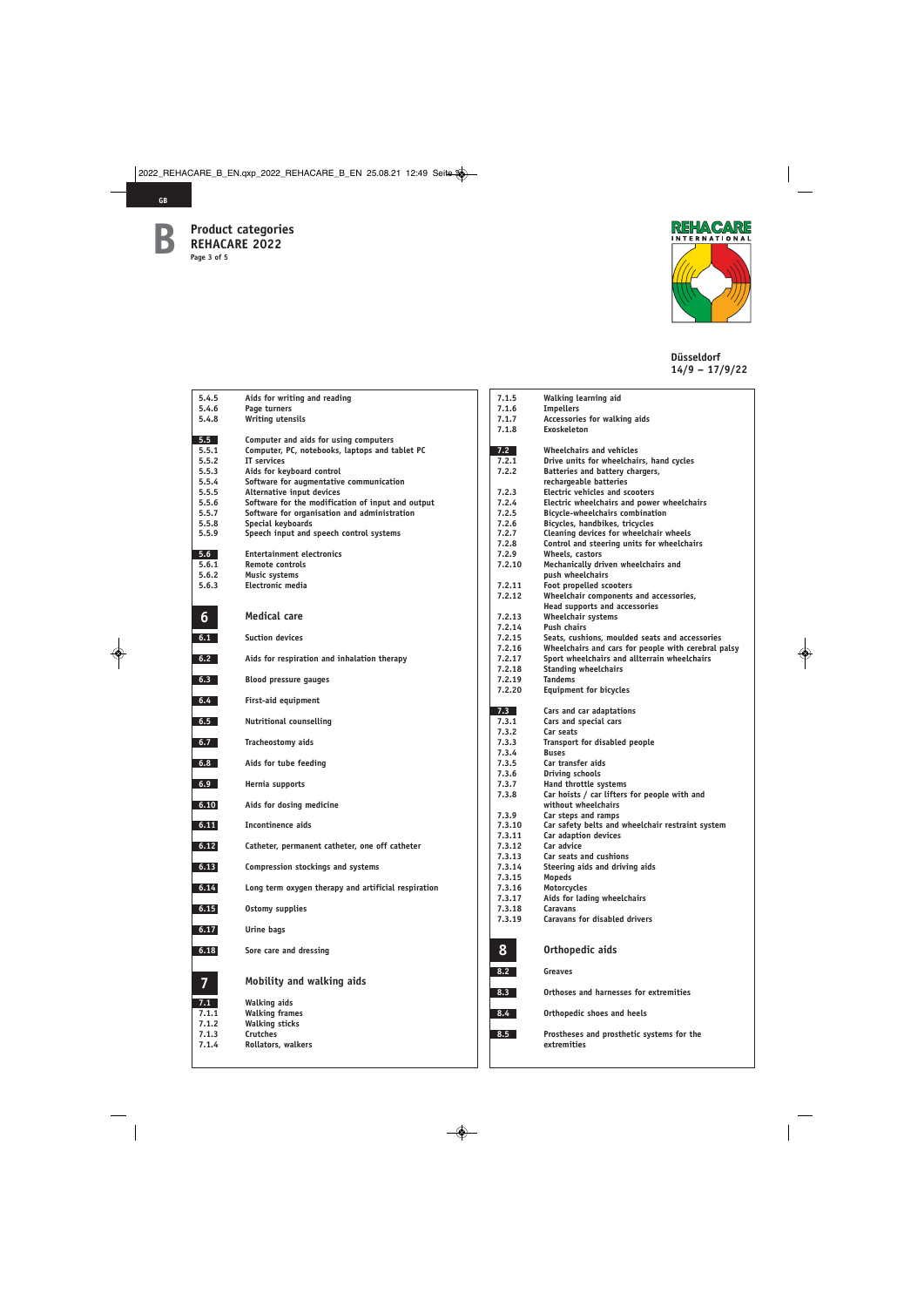

 $\overline{\phantom{a}}$ 

**GB**



| 8.6            | Accessories for prostheses, stump socks                                   |
|----------------|---------------------------------------------------------------------------|
| 8.7            | Hip orthoses and hip abduction orthoses                                   |
| 8.8            | <b>Spinal Orthoses</b>                                                    |
| $\overline{9}$ | Nursing care for in-patient and homecare                                  |
| 9.1            | Antidecubitus aids                                                        |
| 9.1.1          | Antidecubitus sheepskins                                                  |
| 9.1.2          | Antidecubitus body protectors                                             |
| 9.1.3          | Antidecubitus cushions and pads                                           |
| 9.1.4<br>9.1.5 | Antidecubitus mattresses, overlays and beds<br><b>Decubitus treatment</b> |
| 9.1.6          | <b>Heel and elbow protectors</b>                                          |
| 9.1.7          | <b>Transfer systems</b>                                                   |
| 9.1.8          | Alternating pressure systems, mattresses and cushions                     |
| 9.2            | Transfer, turning and lifting aids for persons                            |
| 9.2.1<br>9.2.2 | <b>Turntables</b><br>Patient transfer and support belts and seats         |
| 9.2.3          | Hoist / lifter components and accessories                                 |
| 9.2.4          | Sliding boards and mats                                                   |
| 9.2.5          | Stationary and movable hoists / lifters                                   |
| 9.2.6          | <b>Patient transfer systems</b>                                           |
| 9.2.7          | Rope ladder, transfer aids                                                |
| 9.3            | Aids for care and hygiene                                                 |
| 9.3.1          | <b>Bath tube lifters</b>                                                  |
| 9.3.2          | Bed rope ladder                                                           |
| 9.3.3          | Shower system for bed ridden persons                                      |
| 9.3.4          | <b>Transfer systems</b>                                                   |
| 9.3.5<br>9.3.6 | Hair wash system for bed ridden person<br>Positioning aids and cushions   |
| 9.3.7          | Movable shower chairs                                                     |
| 9.3.8          | Bath tub system and accessories, seats, boards                            |
| 9.3.9          | Nursing beds and accessories                                              |
| 9.3.10         | Bed tables for nursing beds                                               |
| 9.3.11         | Seats, cushions, seat raising for toilets, lifters                        |
| 9.3.12         | Fixed and movable toilet chairs                                           |
| 9.3.13         | Changing tables, up and down movable                                      |
| 10             | Travel, leisure, sports and recreation                                    |
| 10.1           | <b>Barrier free accomodation and destinations</b>                         |
| 10.2           | Car rental                                                                |
| 10.3           | Leisure facilities                                                        |
| 10.4           | Aids for vacation and travel                                              |
| 10.6           | Climbing devices and gymnastic equipments                                 |
| 10.7           | <b>Musical instruments</b>                                                |
| 10.8           | Travel informations, travel guidebooks,<br>travel catalogues              |
| 10.9           | <b>Tour operators</b>                                                     |

| 10.10 | Swimming aids                                                       |
|-------|---------------------------------------------------------------------|
| 10.11 | Toy devices, gymnastic equipments                                   |
| 10.12 | Sport equipments, winter sport equipment                            |
| 10.13 | Wellness and spa                                                    |
| 11    | Physical training, physiotherapy and<br>occupational therapy        |
| 11.1  | Ergonomic equipment                                                 |
| 11.2  | Treatment couches, massage tables and accessories                   |
| 11.3  | <b>Excercise therapy</b>                                            |
| 11.4  | Equipment for movement, strength-training and<br>balance-training   |
| 11.5  | Accessories for occupational therapy                                |
| 11.6  | <b>Extension devices ad extension tables</b>                        |
| 11.7  | Gymnastics equipment and accessories                                |
| 11.8  | Cognitive therapy                                                   |
| 11.9  | Crawling aids                                                       |
| 11.10 | Positioning aids                                                    |
| 11.11 | <b>Treadmills</b>                                                   |
| 11.12 | Magnetic field therapy equipments                                   |
| 11.13 | Massage equipment                                                   |
| 11.14 | <b>Hydrotherapy installations</b>                                   |
| 11.15 | <b>Mobility training</b>                                            |
| 11.16 | Electrical stimulators, muscle stimulators and<br>nerve stimulators |
| 11.17 | Pain therapy, biofreeze                                             |
| 11.18 | Snoezel equipment                                                   |
| 11.19 | Speech therapy aids, talker                                         |
| 11.20 | <b>Stand and walker devices</b>                                     |
| 11.21 | Therapeutic toys                                                    |
| 11.22 | Animal supported therapies                                          |
| 11.23 | <b>UV-lamps</b>                                                     |
| 11.24 | Thermotherapy and cryotherapy                                       |
|       |                                                                     |